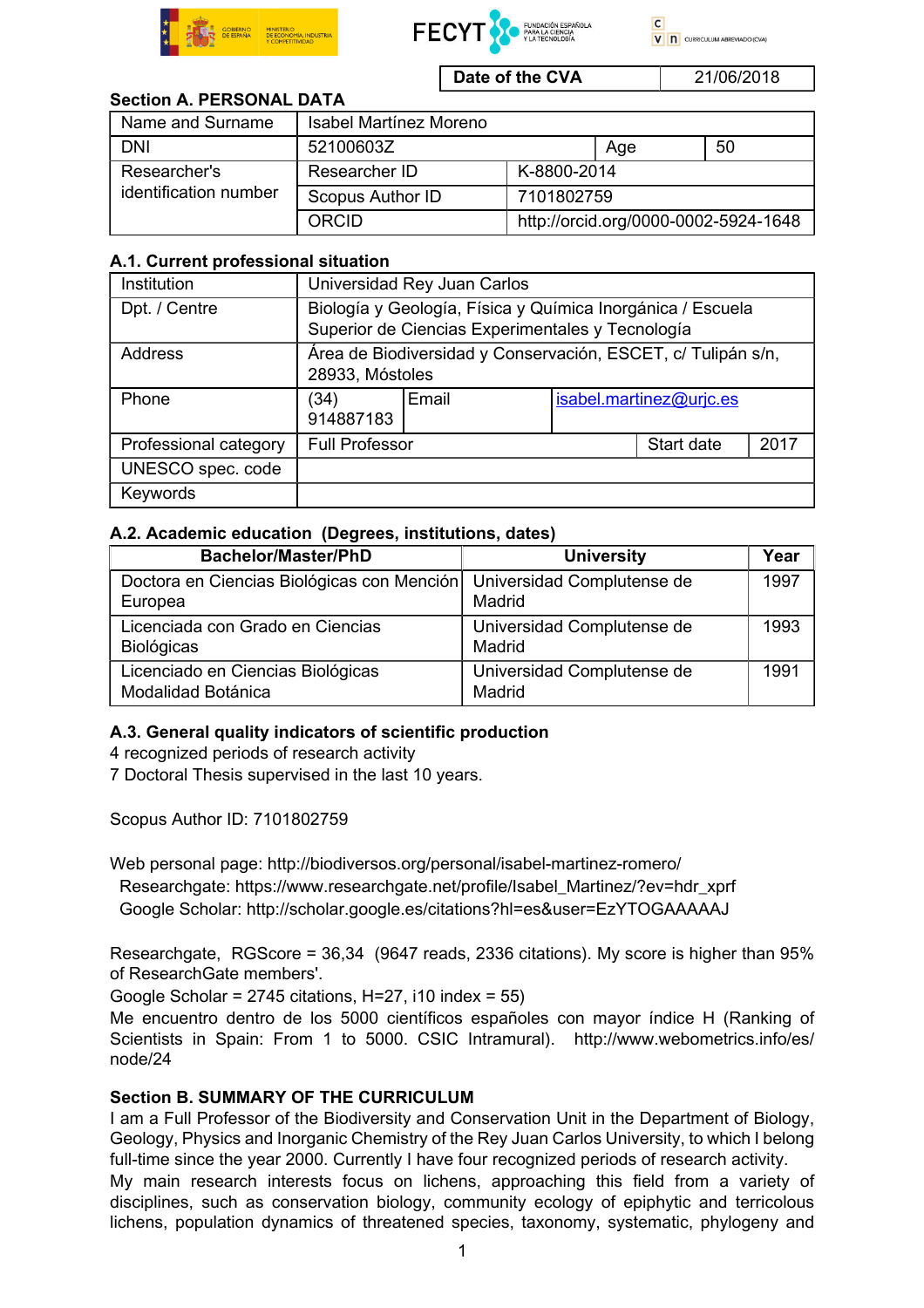



 $\overline{c}$ V n CURRICULUM ABREVIADO (CVA)

evolution. I am the head of the Lichenology URJC group, a team that currently includes 3 senior scientists, 1 research assistant, 3 PhD students, and several MSc and BSc thesis students. I keep international collaborations with researchers from Ecuador, Chile, México, Italy, Austria, Portugal, UK, Sweden, etc. I am also involved in several research networks financed by different institutions: REMEDINAL, which is focused on restoration and biodiversity topics and ECOMETAS, dedicated to detect ongoing topics on Ecology and Biodiversity studies.

I have supervised seven Doctoral Thesis, and four more are in process. Moreover, I have directed 18 BSc and 11 MSc. I have also been the leading researcher of 14 R&D projects financed by some important entities such as the Spanish Ministry of Economy and Competitiveness, Ministry of Education, Ministry of Environment, Junta de Castilla-La Mancha, Rey Juan Carlos University, Comunidad de Madrid, etc. Moreover, I have participated as a researcher in 22 projects financed by UE, OHL, Ferrovial, BBVA, CAM, CYTED, URJC, etc. As indicators of my scientific productivity, I have published more than 120 articles, 85 of them in scientific SCI journals (Science, Ecology Letters, Ecological Applications, Philosophical Transactions, Oikos, Biological Conservation, etc.). I also have written 6 books and book chapters. On the other hand, I have presented more than 90 contributions to national or international conferences. Regarding my activity as a professor, I have taught many subjects in the Enviromental Sciences and Biology degrees. I have also participated in different subjects of different Master Degrees (URJC and Interuniversitary MSc in Restoration Ecology). Related to my management activity, I want to highlight that I collaborate with the Spanish National Research Agency since 2014, leading the area of "Evolution, Systematics and Plant Conservation, belonging to the Spanish Ministry of Economy and Competitiveness. I want also to highlight that I am the elected president of the Spanish Lichenological Association since 2011. Moreover, I was Subdirector in the Rey Juan Carlos University, being responsible of the curricula development, during 4 years. I am a reviewer of various scientific journals too (Ecology, American Journal of Botany, Ecological Applications, Fungal Ecology, Journal of Vegetation Science, etc.), as well as reviewer of research projects of the Spanish National Plan and other foreign entities (Argentina, Chile, the Netherlands, EU, etc.). I am also a member of the Editorial Committee of the journal "Anales del Jardín Botánico de Madrid". I am interested in science diffusion activity, so I have participated in the Science Week, Researchers Night, etc. Furthermore, I have organized different academic activities, such as the 1st Science and Human Rights Conference in the URJC, the Spanish Biology Deans Conference, or the XXI Criptogamic Botany Meeting.

#### Section C. MOST RELEVANT MERITS (ordered by typology)

#### C.1. Publications

- 1 Scientific paper. Concostrina-Zubiri; Martínez; Escudero. 2018. Lichen-biocrust diversity in a fragmented dryland: fine scale factors are better predictors than landscape structure.Science of the Total Environment. 628-629, pp.882-892.
- 2 Scientific paper. Sonia Merinero; et al. (4/4). 2017. Variation in the reproductive strategy of a lichenized fungus along a climatic gradient Annals of Botany. Oxford. ISSN 0305-7364.
- 3 Scientific paper. Juan-Luis Hidalgo; Gregorio Aragón; Isabel Martínez. 2017. A species on a tightrope or how to find the equilibrium American Journal of Botany. ISSN 0002-9122.
- 4 Scientific paper. Marta Rubio-Salcedo; et al. 2017. Case study of the implications of climate change for lichen diversity and distributions Biodiversity and Conservation. Springer. ISSN 0960-3115.
- 5 Scientific paper. Sonia Merinero; Gregorio Aragón; Isabel Martínez. (3/ 3). 2017. INTRASPECIFIC LIFE HISTORY VARIATION IN CONTRASTING HABITATS: INSIGHTS FROM AN OBLIGATE SYMBIOTIC ORGANISM American Journal of Botany. Botanical Society of America. ISSN 1537-2197.
- 6 Scientific paper. María Prieto; et al. (4/2). 2017. Phylogenetic and phenotypic structure of lichen communities under contrasting environmental conditions Journal of Vegetation Science. Wiley. ISSN 1654-1103.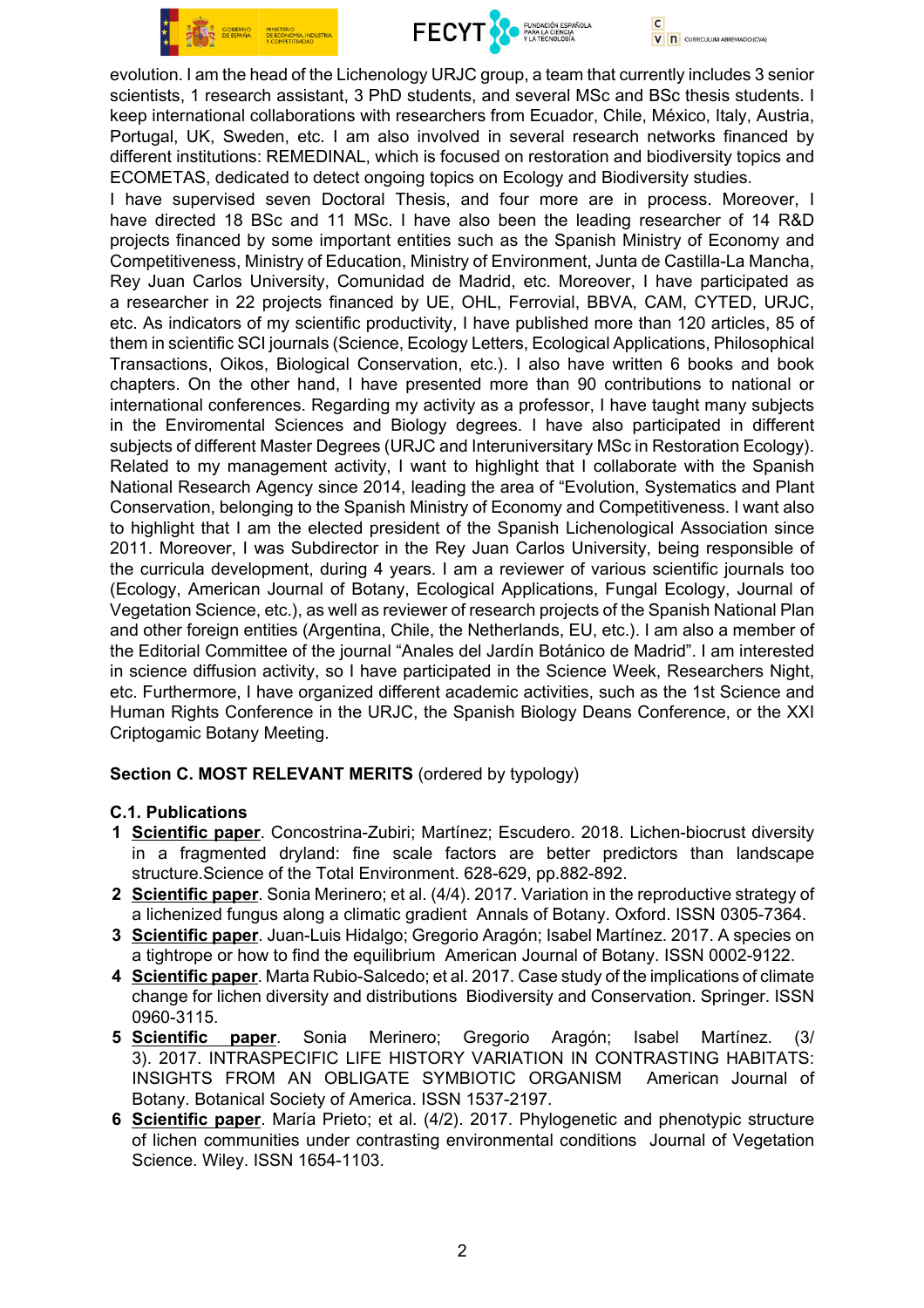



- 7 Scientific paper. Mónica A.G. Otálora; et al. (4/2). 2017. Species delimitation and phylogeography of the Pectenia species-complex: a misunderstood case of species-pairs in lichenized fungi, where reproduction mode does not delimit lineages Fungal Biology. Elsevier. ISSN 1878-6146.
- 8 Scientific paper. Gregorio Aragón; et al. (4/3). 2016. A survey method for assessing the richness of epiphytic lichens using growth forms.Ecological Indicators. 62, pp.101-105.
- 9 Scientific paper. Juan Luis Hidalgo; et al. (4/2). 2016. Epiphyte communities in Mediterranean fragmented forests: importance of the fragment size and the surrounding matrix.Landscape Ecology.
- 10 Scientific paper. Sonia Merinero; et al. (4/2). 2015. Epiphytic lichen growth in Mediterranean forests: Effects of proximity to the ground and reproductive stage.Basic and Applied Ecology. 16, pp.220-230.
- 11 Scientific paper. María Prieto; et al. (5/5). 2015. Development and characterization of fungal specific microsatellite markers in the lichen Lobarina scrobiculata (Lobariaceae, Ascomycota) Lichenologist. 47, pp.183-186.
- 12 Scientific paper. Gregorio Aragón; et al. (4/4). 2015. Edge type determines the intensity of forest edge effect on epiphytic communities.European Journal of Forest Research. 134, pp.443-451.
- 13 Scientific paper. Paula Matos; et al. (7/4). 2015. Lichen traits responding to aridity. Journal of Ecology. 103, pp.451-458.
- 14 Scientific paper. Mónica Otálora; et al. (6/6). 2015. The threatened epiphytic lichen Lobaria pulmonaria in the Iberian Peninsula: Genetic diversity and structure across a latitudinal gradient.Fungal Biology. Elsevier. 119, pp.802-811. ISSN 1878-6146.
- 15 Scientific paper. Marta Rubio-Salcedo; Sonia Merinero; Isabel Martínez. (3/3). 2015. Tree species and microhabitat influence the population structure of the epiphytic lichen Lobaria pulmonaria.Fungal Ecology. Elsevier. 18, pp.1-9. ISSN 1754-5048.
- 16 Scientific paper. Laura Concostrina Zubiri; et al. (7/3). 2014. Biological soil crusts across disturbance–recovery scenarios: effect of grazing regime on community dynamics.Ecological Applications. Ecological Society of America. pp.1863-1877. ISSN 1051-0761.
- 17 Scientific paper. Laura Concostrina Zubiri; et al. (4/3). 2014. Climate and small scale factors determine functional diversity shifts of biological soil crusts in Iberian drylands.Biodiversity and Conservation. Springer. 23, pp.1757-1770. ISSN 1572-9710.
- 18 Scientific paper. Sonia Merinero; et al. (4/4). 2014. Environmental factors that drive the distribution and abundance of a threatened cyanolichen in Southern Europe: A multi-scale approach.American Journal of Botany. Botanical Society of America. 101, pp.1876-1885.
- 19 Scientific paper. Laura Concostrina-Zubiri; et al. (4/2). 2014. The influence of environmental factors on biological soil crust: from a community perspective to a species level approach Journal of Vegetation Science. 25: 503-513., pp.503-513.
- 20 Scientific paper. Isabel Martínez; et al. 2014. What factors influence Degelia plumbea situation (a threatened species) in Mediterranean Spain? Fungal Ecology. 11, pp.50-59.
- 21 Scientific paper. Laura Concostrina-Zubiri; et al. (5/3). 2013. Biological soil crusts greatly contribute to small-scale soil heterogeneity along a grazing gradiente Soil Biology and Biochemistry. 64, pp.28-36.
- 22 Scientific paper. Mónica A.G. Otálora; et al. (4/3). 2013. Cardinal characters on a slippery slope - A re-evaluation of phylogeny, character evolution, and evolutionary rates in the jelly lichens (Collemataceae s. str.) Molecular Phylogenetic and Evolutiom. 68, pp.185-198.
- 23 Scientific paper. Mónica A. G. Otálora; et al. (4/3). 2013. Does the reproductive strategy affect the transmission and genetic diversity of bionts in cyanolichens? A case study using two closely related species.Microbial Ecology. 65, pp.517-530.
- 24 Scientific paper. Gregorio Aragón; et al. (4/3). 2013. Estimating epiphytic lichen richness by simple families in Mediterranean forests Forest Ecology and Management. 310, pp.187-193.
- 25 Scientific paper. Marta Rubio-Salcedo; et al. (4/2). 2013. Poor effectiveness of the Natura 2000 network protecting Mediterran Journal for Nature Conservation. 21, pp.1-9.